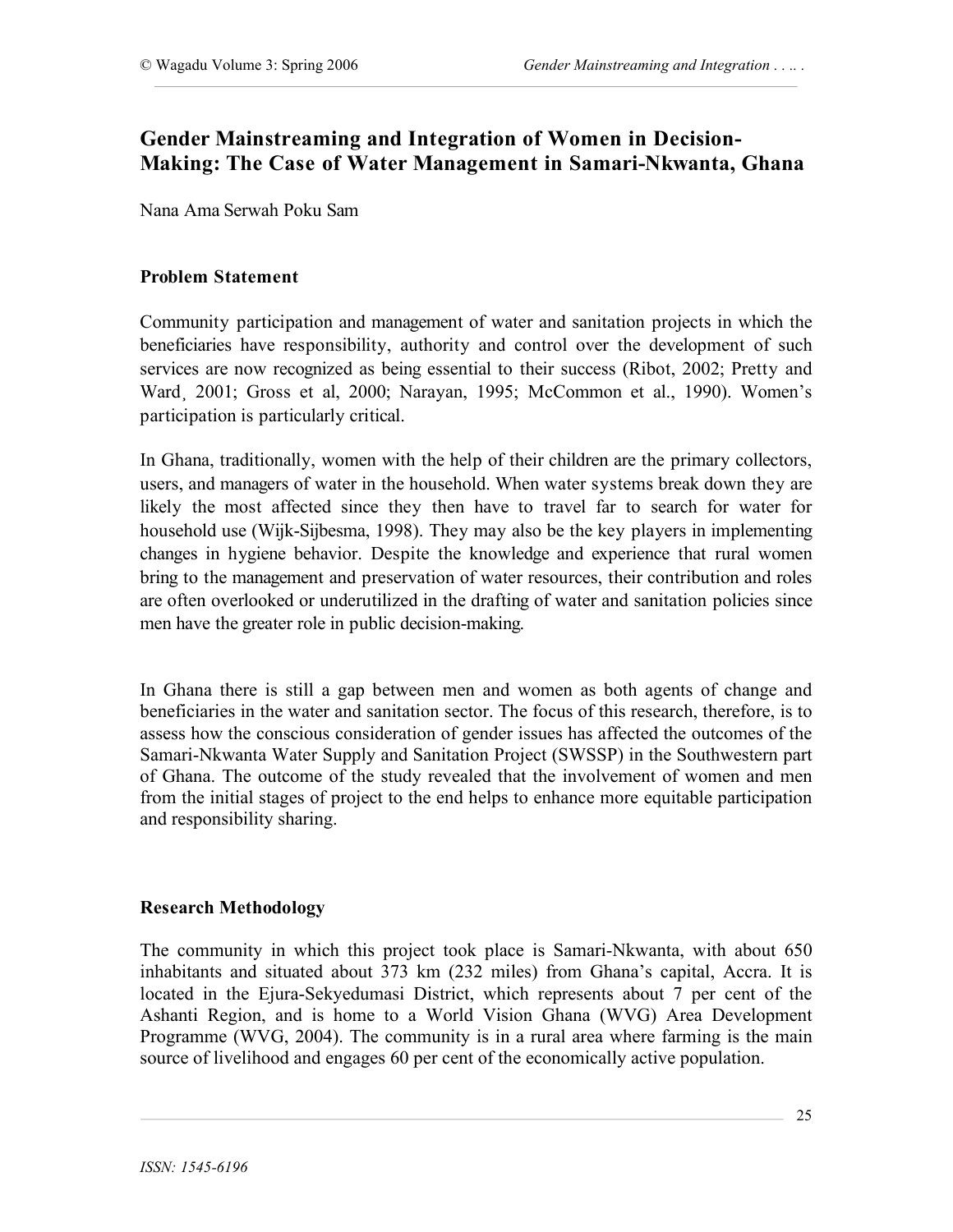**Primary data were collected through appreciative inquiry style interviews with key community stakeholders. The main instruments used were focus group discussions, one-on-one interviews (both semi-structured and open-ended) and document analysis from a gender perspective. Working with community facilitators, the researcher selected a cross-section of community members to interview, using a random quota sampling procedure. Her use of sex-disaggregated indicators and the gender analysis process generated data to compare the 'before' and 'after' scenario in the community and to develop a gender activity profile.**

**Secondary data sources included the project's strategic plans, monitoring and evaluation reports, annual reports, World Vision Ghana (WVG)'s human resource policy documents and the community's training manuals.** 

**Six focus group discussions and 50 individual interviews and direct observations were used to carry out the survey. The individuals included 1) Water and sanitation (WATSAN) committee members; 2) Pump maintenance volunteers (PMVs) 3) Artisans for construction of latrines; 3) Teachers; 4) Youth (18-24 years); and 5)Other community members (both men and women).**

#### **Background Information**

Before the water project, women in Samari-Nkwanta worked a daily average of 19 hours, while men worked around 12 hours a day. During the dry season when the community's regular water sources dried up, women and girls had to walk about three to four miles over dangerous terrain to bring water and firewood to their families, sometimes more than once a day. Their primary water source area was described as "Aberewa nnko", meaning old women cannot get there. One Samari resident, Zenabu Yakubu, a young energetic Busanga woman, said, "She made one or two trips a day and was ready for a fight if anybody used the water lavishly ( WVG, 2000). "Many girls had to abandon their schooling to search for water. As a result the community members from this area attributed the guinea worm infestation as a punishment and curse from their ancestors as a result of their disloyalty to their gods.

Generally community's water and sanitation programmes came about in response to the need for interventions to address a serious infestation of guinea worm, which had existed among the community members for several decades. . In Ghana, guinea worm is prevalent mostly in remote areas where there are few wells and where people draw their drinking water from ponds and water holes. The worm causes extreme pain and sometimes permanent disability. This problem, combined with poor access to potable drinking water in the region, led to the birth of the SWSP in 1992 (WVG, 2003).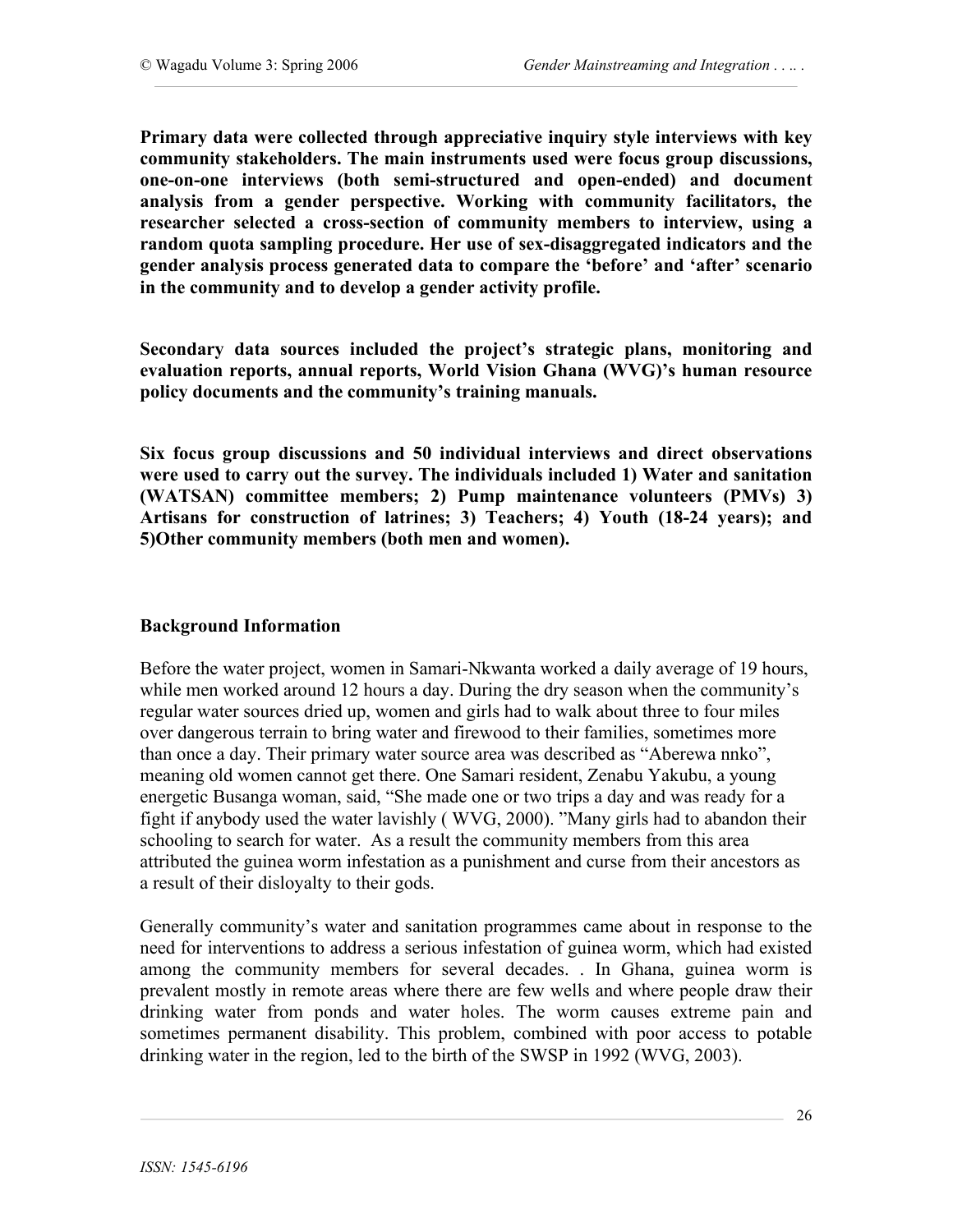**In response to a severe drought in Ghana in 1982-1983, WVG commissioned the Ghana Water and Sewerage Corporation (renamed the Ghana Water Company in 1993) and the Ghana Water Resource and Research Institute to conduct a survey on water supply in communities where WVG operated. The 1984 survey report revealed that lack of potable water was a great constraint to WVG's rural development programmes. In response, the organization developed the Ghana Rural Water Project (GRWP). Since then, the GRWP project has shifted from a strictly technology-driven, "get it done" approach to a community-based, peopleoriented, demand-driven focus. This included an acknowledgement that there was a significant correlation between addressing gender concerns, poverty alleviation and the well-being of children (WVG, 2000).**

**Through the GRWP initiative, WVG supplied the Samari-Nkwanta village with two boreholes fitted with hand pumps, two public Ventilated Improved Pit (VIP) latrines and a urinal. The community has since identified that this water and sanitation project has had a high level of community participation and gender integration and that it has brought them considerable relief in many areas of their lives.** 

Best practices

**WVG put several measures in place to mobilize and empower both male and female community members. These included:**

- **Gender sensitisation and awareness of community members;**
- **Integrating gender issues in all aspects of the project;**
- **Making a conscious effort to ensure that both women and men participated in community consultations by holding separate women's and men's focus groups;**
- **Ensuring equal representation of women and men on the WATSAN committee;**
- **Promoting adoption of hygienic practices and user-based sustainable operation maintenance systems; and**
- **Promoting the use of decentralized and participatory approaches by community members.**

**The male dominance prevalent in some Moslem communities in Ghana was especially apparent in Samari-Nkwanta (Adow Auckhinleck, personal communication, 2005). The women assumed that they should not seek new roles as water facility managers and discouraged other women from doing so, as it was**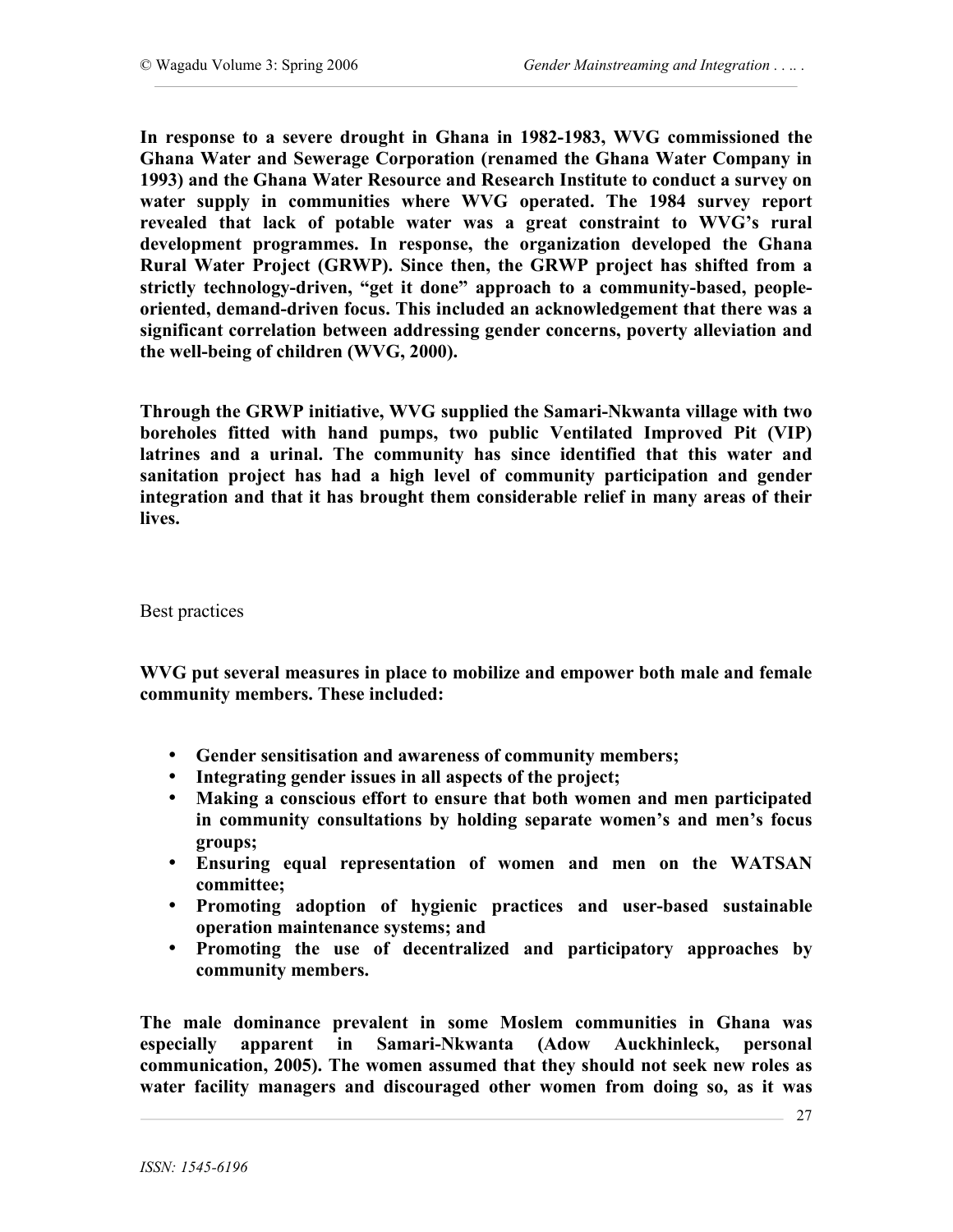**perceived as a male role. However, WVG's decision to drill boreholes in a way that deliberately involved both women and men led community members to re-evaluate their existing gender roles. This was reinforced by the WVG ensuring that women and men were represented equally on the WATSAN committee. The women were also given equal access to training in water systems operations and maintenance and environmental sanitation methods.** 

**The community consultations led to a realization that there was also an urgent need to construct laundry facilities close to the boreholes to meet women's needs. Culturally, washing is done at the water source and this had led to a polluted water site. It was decided, therefore, to build specially constructed laundry pads close to the borehole sites to facilitate clothes washing and improved sanitation.**

**In the project's planning stages, the women's focus group brainstorming sessions also identified a critical need for toilet facilities and urinals. The lack of accessible toilets meant that during the rainy season the women found it difficult to go out and defecate – unlike the men, who were able to utilize a more "free-range" toilet system (Joshua Wetty, Personal communication, 2005). Therefore women were more motivated to develop improved sanitation to give them more convenience and privacy. The women also indicated that they would be the ones keeping the facilities clean as they considered it to be women's responsibility to maintain community sanitation facilities.**

**Through the GRWP initiative, WVG supplied the Samari-Nkwanta village with two boreholes fitted with hand pumps, two public Ventilated Improved Pit (VIP) latrines and a urinal. The community has since identified that this water and sanitation project has had a high level of community participation and gender integration and that it has brought them considerable relief in many areas of their lives.** 

The GRWP helped transform human lives and many communities through projects start up and review workshops in three principal phases: preparatory phase, implementation phase, and management for sustainability (Auckhinleck and Oppong 1998).

1) Preparatory phase: The entry into the Samari community was facilitated through collaboration with traditional leaders, community leaders and existing community development committees. A follow-up was awareness creation promoted through community meetings, baseline data collection and several project start-up workshops. The ultimate result was community acceptance and willingness to participate. Thus communities were encouraged to participate actively in project planning to ensure that the beneficiary communities acquired enough skills to continue with the program when WVG activities ended.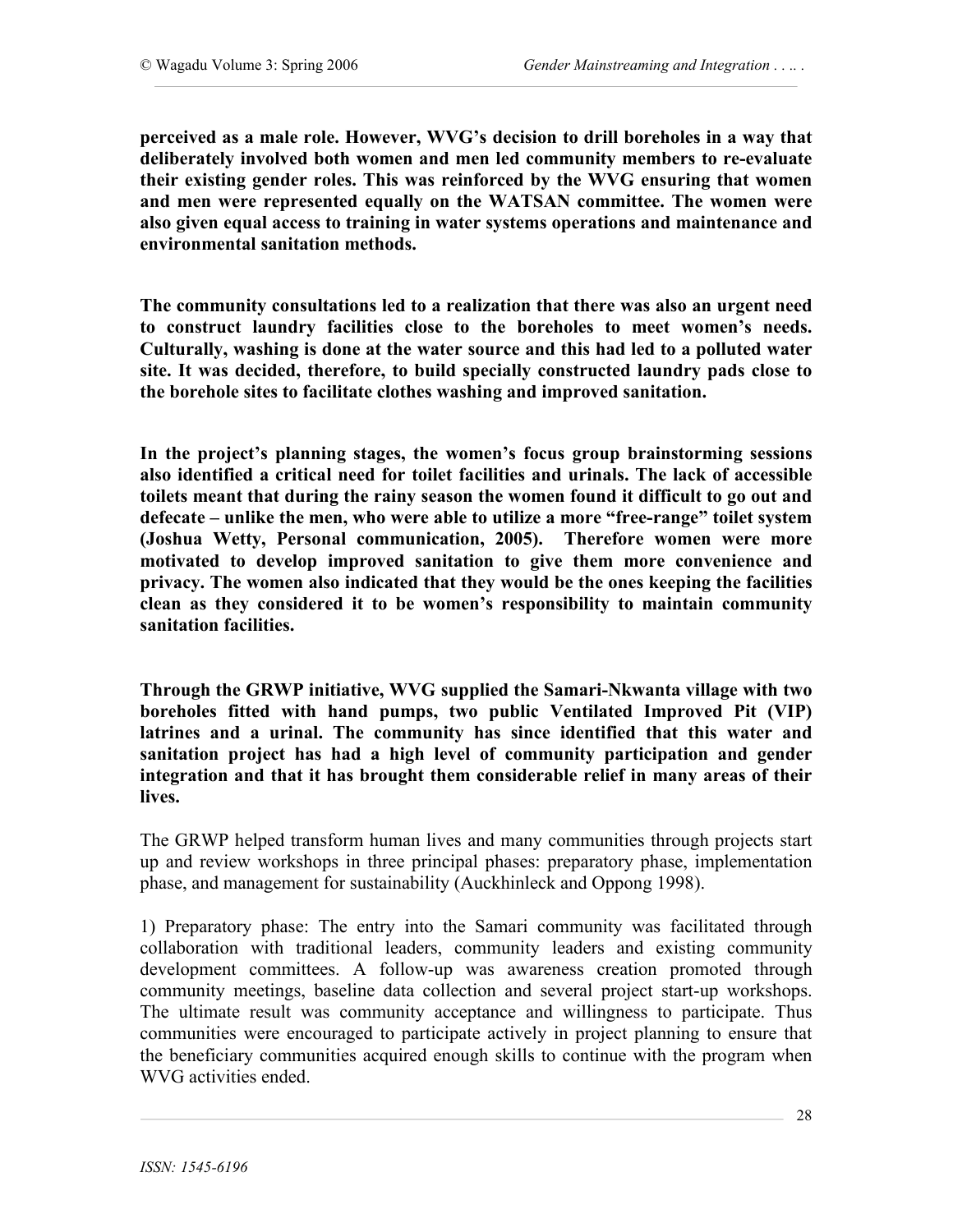2) Implementation Phase: This phase engaged collaboration, an inter-sectoral and multidisciplinary approaches, institutional development and local human capacity building. WVG organized workshops and gained support from various key actors in the government, district assemblies and various management committees (WATSAN) to stimulate synergies and some kind of accreditation. In the long run this consensusbuilding tool helps encourage and promote empowerment of community members.

3) Management for Sustainability phase: WVG operated by exploring the services of "para-professionals". They trained these professionals who generally have lived in the community/district for a significant amount of years, had a good knowledge of the rural community and also are well accepted by the community members. As part of the local training received by the para- professionals, they become mediators in starting up selfsustaining projects. The emphasis in these strategies was to prepare communities to understand and accept the projects, to regard the water supply systems as their own, and to train local volunteers in the repair and maintenance of the water facilities. The recognition of opinion leaders and existing local institutions in the Samari-Nkwanta community from the early start of project guaranteed ownership, maintenance and sustainability of the facilities installed.

## **Analysis of Results**

#### **1) Promotion of gender equality**

**The WVG's conscious integration of gender issues in the SWS Project and their use of a participatory approach has 1) shifted male-dominance to a more equitable sharing of power; 2) increased women's leadership, particularly within the WATSAN committee where both women and men were encouraged to choose their own representatives to allow for transparency and ease of contact; 3) increased women's voice and consideration of their needs and priorities; 4) increased input from both men and women on decisions connected with site locations for the new boreholes and 5) increased women's empowerment with regard to decision making processes within the WATSAN Committee, the PMV, and general community.**

**A seven member WATSAN committee is comprised of three females and four males. User groups noted that WATSAN committee leadership was open to both sexes. Women selected for positions for which they had limited or no experience, such as treasurers, were trained by WVG in the skills needed to facilitate their new roles. They also received in-service training as caretakers, pump maintenance technicians and latrine construction artisans. They did report however, that the training was inadequate to meet the challenges encountered. Nevertheless, five out of the eight**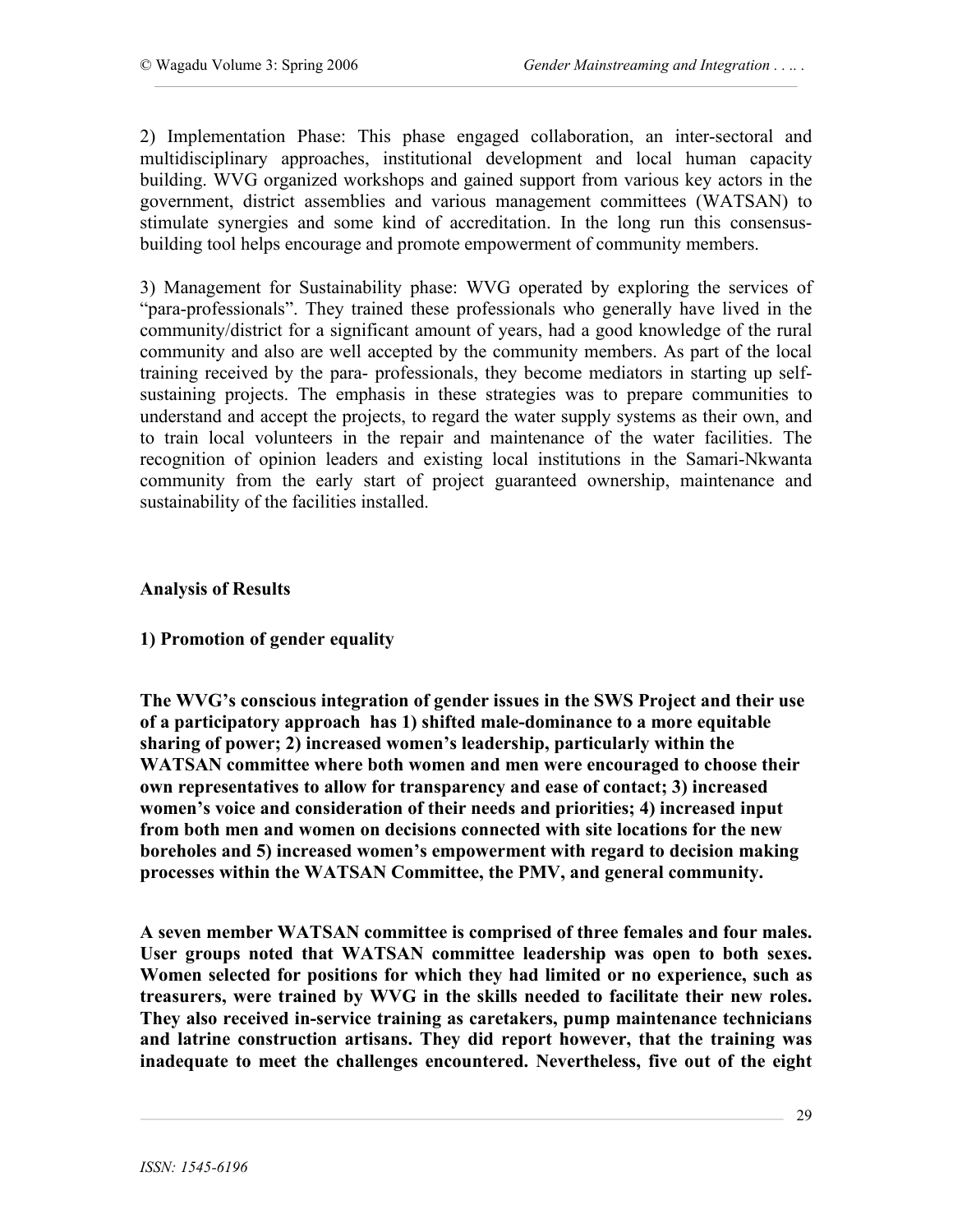**members of the male focus group were of the opinion that the idea of empowering women through the WATSAN committee was a very effective measure.** 

#### 2) Other Benefits of the Water and Sanitation project

#### *a) Gender time profile and roles*

**Community members experienced the following changes in their quality of life as a result of their participation in the project:**

- **Increase of five hours per day in time available to women, which they are using to work on their farms, care for their households and engage in other productive activities;**
- **Development of more sustainable livelihoods as extra time enables women to take advantage of income-generating opportunities such as grass-cutter (a local game animal) domestication, beekeeping, cashew farming and other micro-enterprises; and**
- **Increase in the number of men helping women with water collection, since the new borehole is close to their homesteads and the women need to go to the market to sell the products from their new income generating activities.**

#### *b) Health and hygiene*

Project education measures and ready access to a clean source of water have led to the:

- Eradication of guinea worm among the entire water user group;
- Increased awareness and acceptance that guinea worm eradication is directly related to hygiene practices as opposed to supernatural forces;
- Adoption of changes in personal hygiene practices by community members;
- Adoption of diverse ways of obtaining clean drinking water by community members, such as sieving, boiling and allowing the water to cool down before drinking; and
- Sanitary inspectors being invited by community to conduct weekly inspections.

#### *c) Education*

**The Samari Water and Sanitation Project also led to the founding of a primary school in the village in 1993. Consequently there has been:**

• **A dramatic increase in girls' school attendance: in 2004 there were 105 girls out of a total 201 students in the primary school (53 per cent of the total),**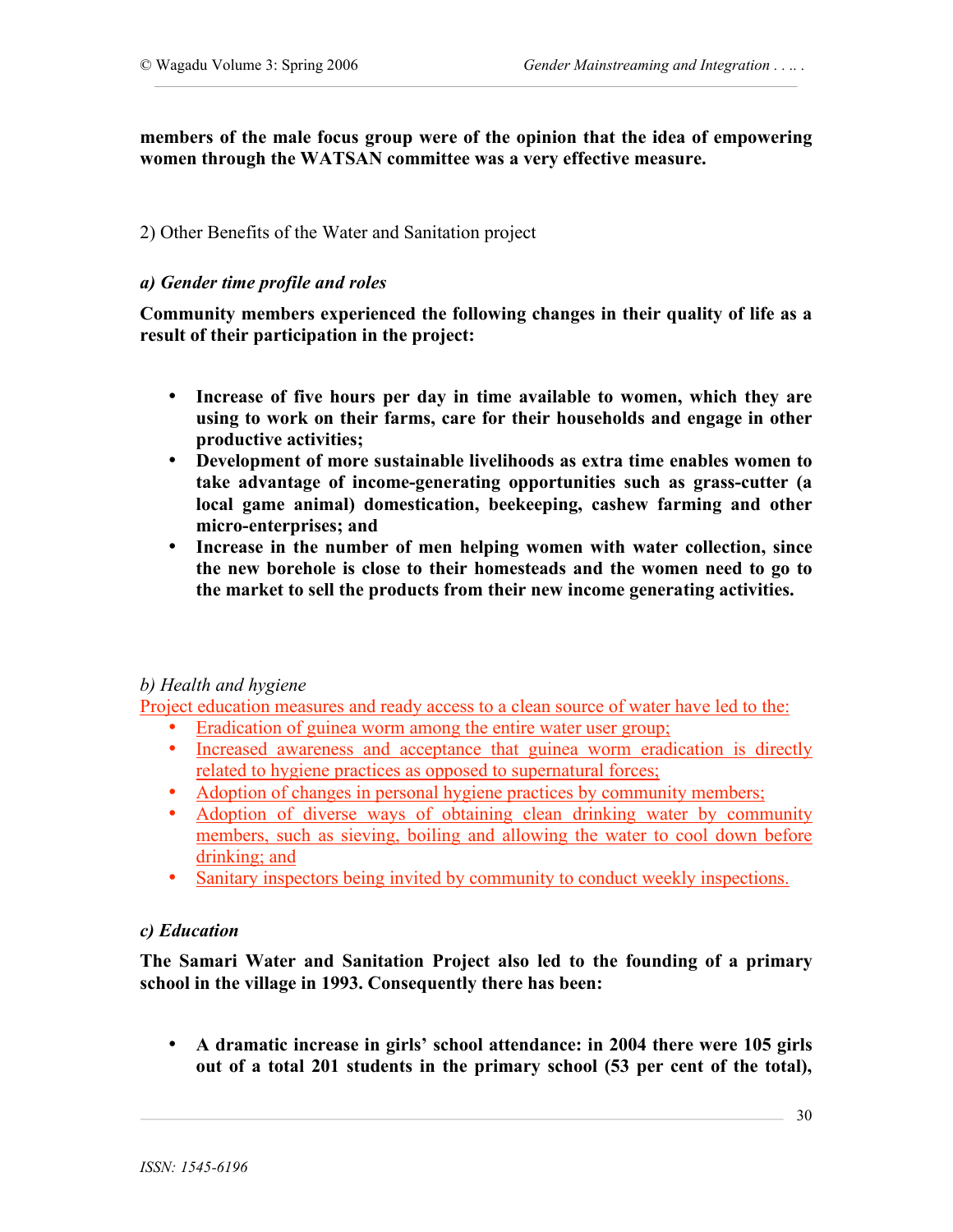**whereas in 1995 girls accounted for 23 of 54 students in primary school (43 per cent of the total).** 

- **An increase in full-day school attendance, with 82 per cent of the teachers noting that students who used to come to school at 11 a.m. were now coming as early as 8 a.m.; and**
- **An increase in the number of primary students who plan on continuing their education to the senior secondary school level: data from the junior secondary school indicate that 10 boys and 13 girls out of 42 pupils have indicated their intention to continue.**

#### *Access to water*

**Increased community access to a reliable year-round water supply has also led to:**

- **Strong community participation in the water user groups with substantial voluntary financial participation across the user groups to ensure proper borehole maintenance (most respondents attributed their willingness to pay to the fact that they were now able to participate in income generating activities);**
- **Improved farming practices due to reliable access to water;**
- **Increased safety for women and girls; and**
- **Increased privacy for defecation and personal hygiene for women and girls.**

#### **Life stories**

**Amina Mohammed** suffered from snakebite in 1990 during her search for water at night.

"It was cold, dark and late in the night, but I could not sleep because I did not have a drop of water for use. Haunted by these circumstances, three friends and I set off with lanterns to search for water in the dry riverbed where there were holes dug in it to collect water. Less than a kilometre from home I felt a sharp bite on my foot. I shouted '*mawuo'* (translates to "am dead" in native twi language) and lowered my lantern immediately. I sighted a snake, which quickly vanished into the bush and I saw a stain of blood on the spot. My heart jumped and fear gripped me. '*Mawuo,'* I shouted again. My friends rushed me back home on their shoulders. The whole village was awake. The medicine men acted swiftly and I was given concoctions to drink. They made a series of cuts on the skin at my feet and applied herbs. I vomited the whole night and recovered at a slow pace. I thank God I am alive to tell this story and enjoy the borehole water which is available the whole year and stands only 100 yards from my home."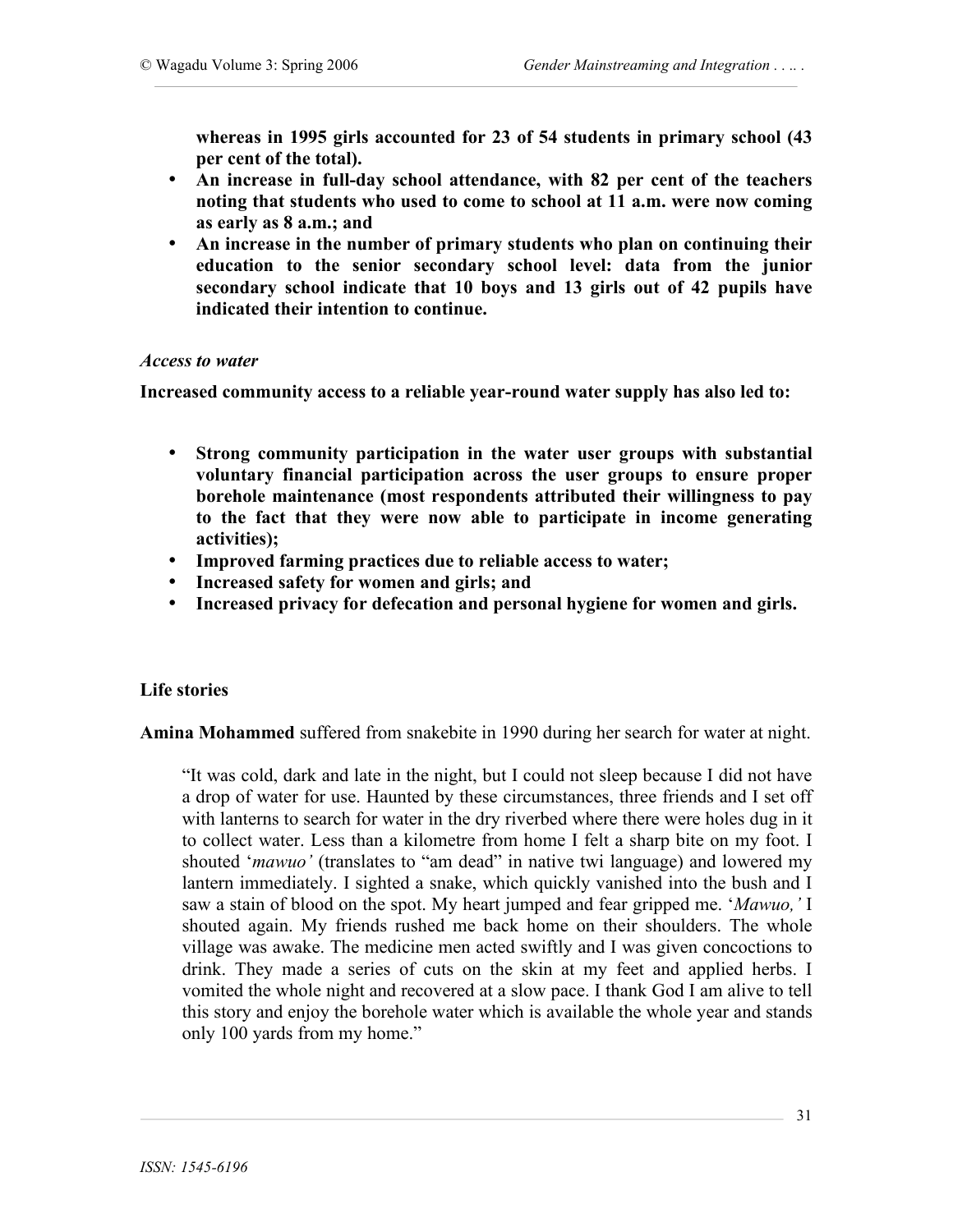**Madam Margaret Konado**, a 60-year-old widow with seven children, had this story to tell.

"About 14 years ago water was really a serious problem here. I must confess that I used to bathe my seven children in the same basin and with the same water in turns once a week. The water I fetched from the water source was very dirty. The children developed skin rashes. Due to the sweaty nature of our skin, we were almost always attacked by bees, especially at the water points. The children had swollen faces for days before they were cured with herbal medications. The lack of potable water made us suffer from guinea worm. I could not go to the farm due to my swollen foot. You can agree with me that one felt incapacitated and could not engage in any form of activity. The dirty water also gave some discoloration to the food. It made us sick all the time. Now with the availability of potable water we bathe, wash our clothes regularly and my children are looking healthier. We no longer suffer from guinea worm."

#### **Policy Recommendations**

Water supply and sanitation projects have impacts on people's lives that expand far beyond the immediate benefits gained. For example, improvements in health and reductions in time devoted to water collection can highlight the work, efforts and skills women could put into management and use of water resources. Improved access to water and sanitation facilities necessitates considering equitable gender allocation to these resources. For instance formulated polices need to consider gender perspectives of all end users.

The experience of the Samari water supply and sanitation project provides lessons for policy makers, key players and implementing agencies. These experiences with gender mainstreaming can be used to generate guidelines and principles for developing an appropriate policy institutional framework. The study shows that the following policy recommendations are useful for promoting replications and adaptation in other similar contexts.

#### *I) Local level*

a) Capacity building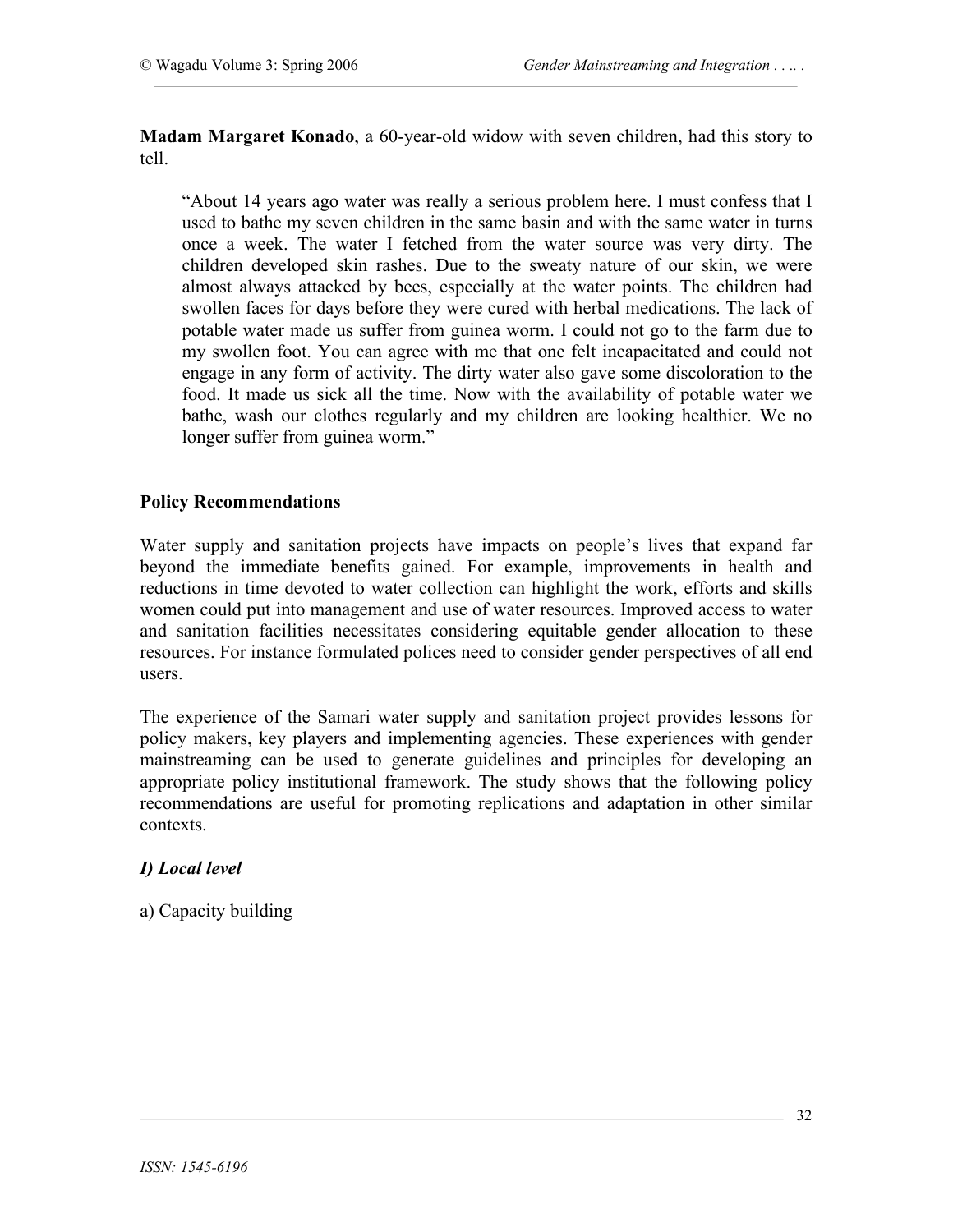World Vision Ghana as a lead agency in Samari-Nkwanta created forums for all collaborators to share ideas throughout the water project start-up and review workshops. Since a holistic, community-oriented process was used and involved intensive process of capacity building and community training before drilling of the borehole, the community was empowered with the skills and knowledge to make their own decisions. For example, the early stages of the project involved facilitating the community to elect some form of project steering committee (WASTAN). This approach utilized the maximum use of local labor and materials in the implementation of the SWSP.

- Time management skills are essential for women to acquire. In particular, skills they need to reallocate their time from water collection for income generation activities and other lucrative work.
- Women's time constraints differ from those of men. As such prospective project activities such as training or voluntary labor contribution need to take into account women's daily and seasonal time constraints. For example training during morning hours precludes the participation of many women
- Male community members should be encouraged to offer women the opportunities and respect to assume diverse roles in contributing to community well-being.

# b) Decision -Making

Decision-making is an important function in community water user groups. To be successful, significant decision-making should take place at the grassroots levels. In Samari-Nkwanta's case, members of the WATSAN committee, primarily women, believed that their individual roles and responsibilities had not only built up their selfconfidence but also empowered them to contribute effectively to decisions during meetings.

- Based on "demand driven" approach, government/donor funds should be directed to communities willing to operate and improve water and sanitation systems.
- Periodic inventory of women and men's interests and needs in participation should be carried out through participatory democratic decision making. For instance identification of real needs and interests of women with regards to their role as "domestic water managers" can help narrow down priorities in designing interventions to meet their demand
- Women must be ensured an active and significant presence in decision-making bodies included with the opinion of leaders/traditional authorities in connection with management of the water and sanitation facilities.

C) Role of Stakeholders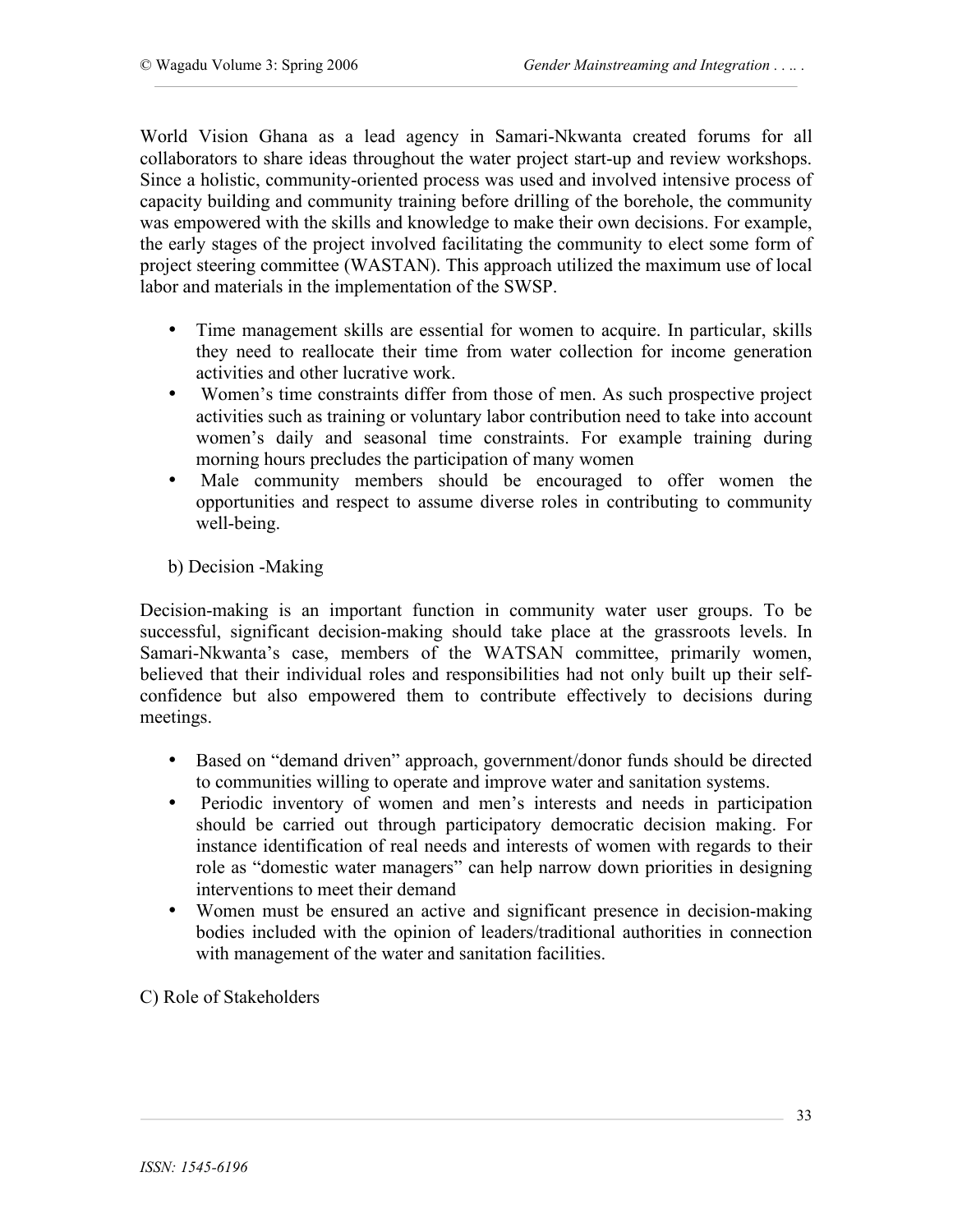In the village of Samari-Nkwanta, WVG's decision to drill boreholes using a participatory approach that consciously involved both women and men led community members to re-evaluate the existing gender roles. One of the goals was to ensure that women and men were represented equally on the WATSAN committee. As a result this objective provided an enabling platform for broader stakeholder dialogue, facilitation and cooperation on water- and sanitation-related matters.

# *II) National Level*

According to the Ghana National Water and Sanitation policy, for rural areas; "provision of potable water without adequate sanitation facilities and hygiene education will reduce the positive impact these services render to communities." World Vision, Ghana's strategies through the Ghana Rural Water Project, recognized community participation as a key provision of these services. For example WVG organized workshops and gained support from various key actors in the government, district assemblies and various management committees (WATSAN) to stimulate synergies and some kind of accreditation.

The role of different water users such as WASTAN committees and other stakeholders needs to be defined to avoid confusion in management and possibly false expectations among community members. In particular the role of traditional rulers, chairman of the WATSAN and district assemblies should be strengthened if gains already made in communities are to be maintained and advanced and problem areas corrected. For example, the water committee management of Samari-Nkwanta should officially nominate caretakers for the latrine facilities to improve cleanliness of those areas.

# **III) Gender-Related Programs**

#### a) Training

The gender balance approach of the Samari-Nkwanta project in addressing water and sanitation issues took into account women as participants and contributors in the community-oriented process. For example, in our study it was perceived from the women's group that the idea of empowering women was worthwhile since they were the main beneficiaries with regards to maintaining the water and sanitation facilities.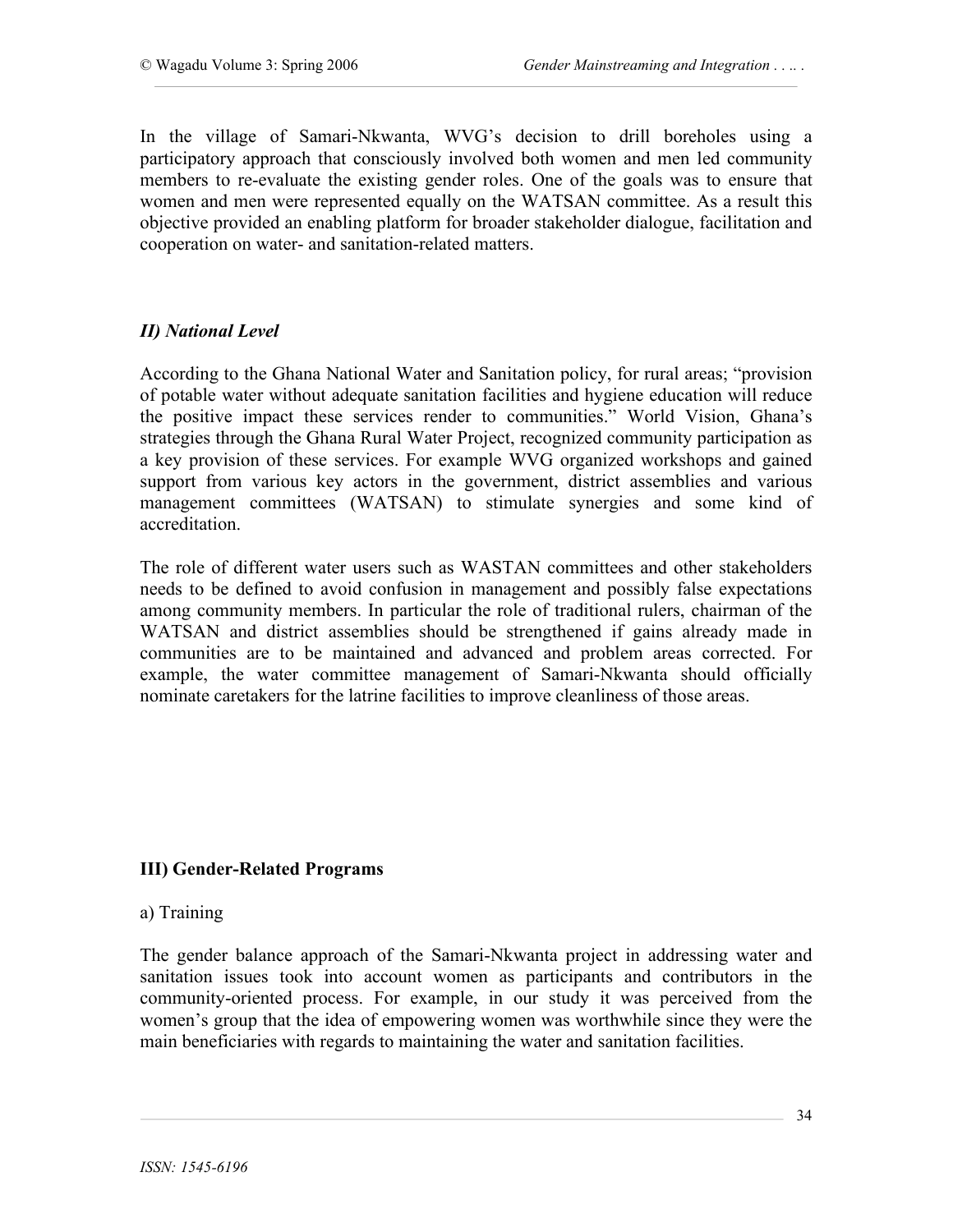- The national government agencies concerned with rural water management should encourage the inclusion of gender policy and training in their program of work to encourage participation at all levels
- Meetings and representatives from national organizations including; the ministries, district assemblies, women's group and key stakeholders should come together from time to time, so that they can identify common needs and/or vision among themselves and within the entire community to develop priorities.
- Diverse groups like the government, municipal, metropolitan and district assemblies among others should create synergies to design comprehensive holistic plans to facilitate community programs/projects
- Promote training programs for traditional rulers, women's groups and other implementing institutions to help enforce local laws and regulations
- For long-term functioning of rural water projects, it is necessary to improve the knowledge base and diagnostic skills of women and men to ensure maintenance of the facilities

## b) Community Participation

Improved access to water and clean water and sanitation utilities in rural areas are crucial to community development. In Samari-Nkwanta, the community needs assessment session during the start of the project gave community members the chance to identify needs (e.g. toilet facilities and access to potable drinking water) that were most critical and opportunities (investing in micro-projects like cashew farming) that made agriculture more sustainable in the region.

#### c) Enhancing Data Information in Research

Local intermediaries such as opinion leaders, para-professionals and technical expertise are responsible for creating an appropriate environment for exchange and access of ideas and technical information.

 In the study, the gender activity matrix was relevant in identifying factors such as the time allocated to different activities by women and men. Analysis generated of the activity profile creates differential opportunities or constraints for men's and women's participation and benefits from projects. For instance women and men differed in their concerns about the time allocated to activities. For example most of the men were reported to work outside the home. They were involved in income generating activities while women were reported to be both at home and at work.

• Promotion of community participation in projects like water requires creating awareness and building sensitivity at all levels of the program while at the same time recognizing and acknowledging the wealth of information available from women as primary users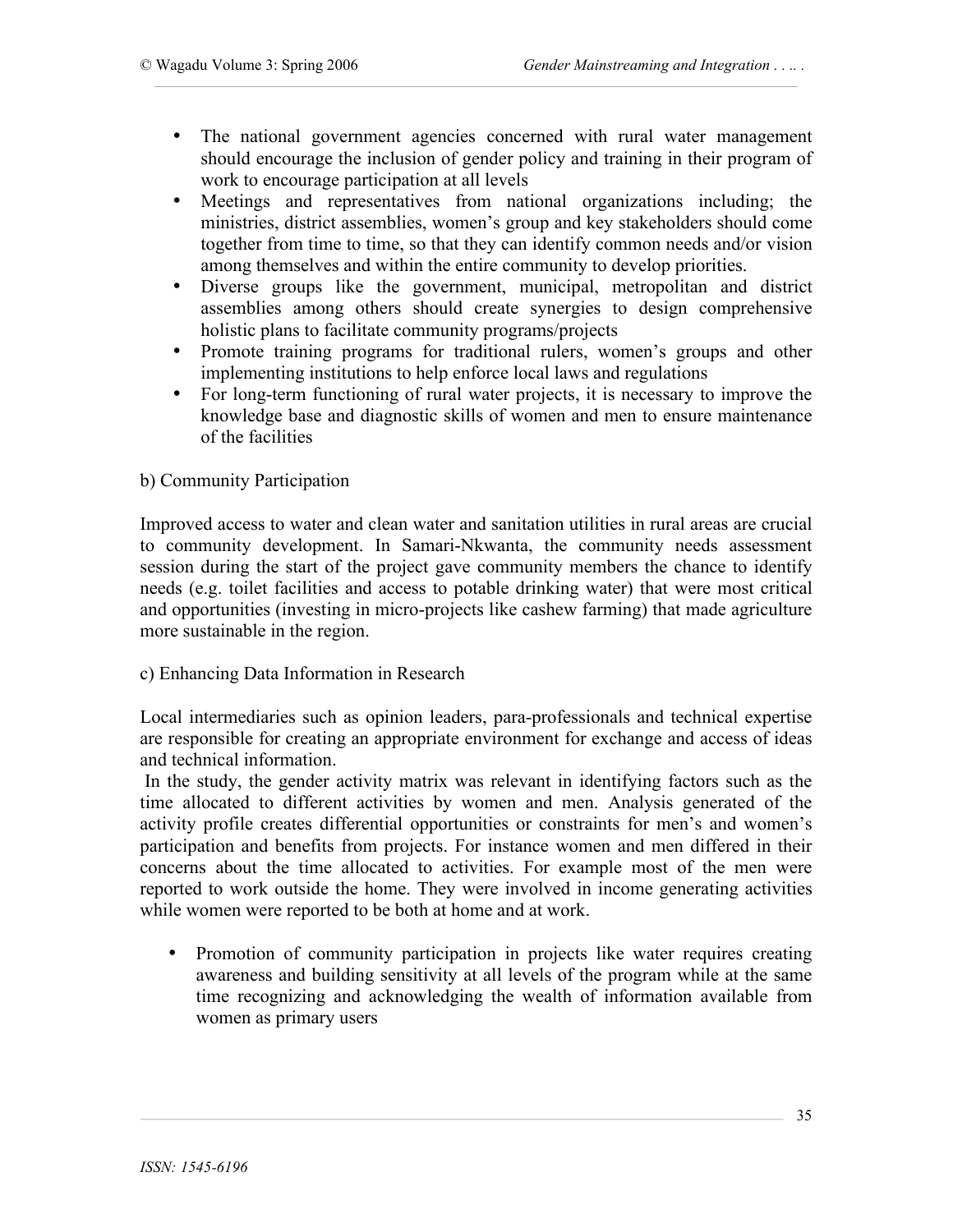• The involvement of women and men from the initial stages of the project to the end helps to enhance participation and responsibility sharing of both genders doing domestic chores as well as income-generating activities. The time allocated to different activities suggests the need to address time constraints by opening opportunities for non-traditional participation while emphasizing the value of the supporting roles of women. Realizing this potential will require developing training programs appropriate for both men and women and providing opportunities for women to gain experience in public participation and leadership.

#### d) Gender Mainstreaming

Differences between women's and men's views on the impact on the water project and other related matters suggest that combining the needs and interests of the whole community has the potential to address a wider range of economic, social and ecological issues that affect the water and sanitation project. For example concern expressed by women of keeping up with the maintenance of toilet facilities and the likely impact it has on the community at large, represents an opportunity for community-planning discussion to broaden the concept of gender mainstreaming to include consensus building and conflict resolution. Furthermore incorporating their concerns in the planning process will allow women's interest to be represented and could broaden the basis for sustainability of the project. A typical example in Samari Village was that, since women were involved in all stages of planning and provision of water and sanitation services functioning of these facilities were ensured.

#### e) Practical Applications

Actions that ensured participatory planning and strategy were paramount in the Samari Water Supply and Sanitation project.

For instance during the women's focus group discussions, a majority of them reported that ways of getting clean drinking water consisted of sieving, boiling and allowing the water to cool down before drinking. One woman noted specific efforts to maintain water quality: "The women's group together with some members of the WATSAN committee invited sanitary inspectors (village health coordinators) to come once a month to sensitize the community members about best hygienic practices."

#### **Lessons learned**

The main factors that contributed to the success of this project were:

- Gender sensitisation and mass awareness training and promotion used at the start of the project;
- Use of a participatory approach that was consciously inclusive of women;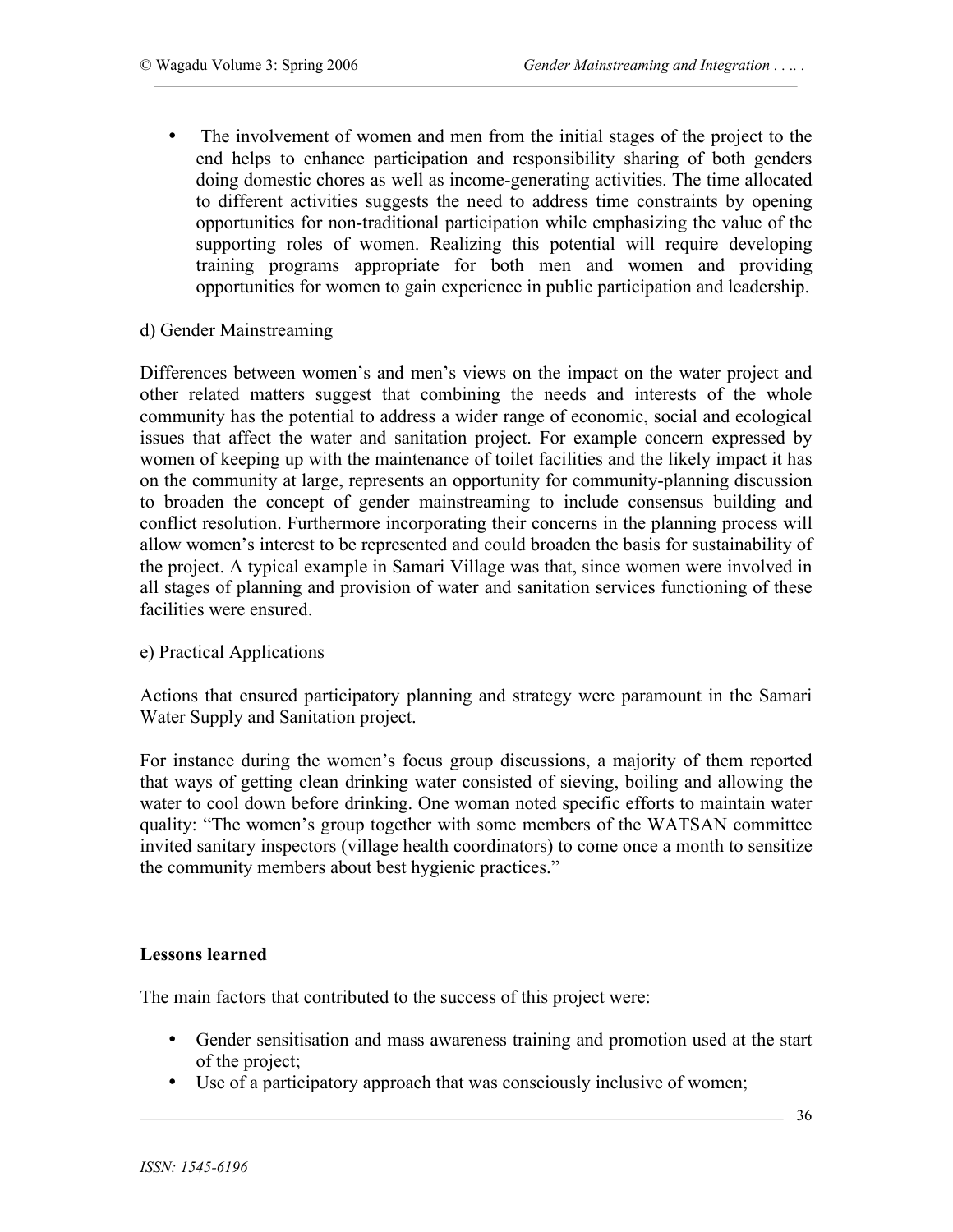- Active promotion of the involvement and empowerment of community members (especially of women) at all levels of decision-making related to water and hygiene practices;
- Ensuring that both men and women were equally represented on the WATSAN committee and received relevant training to support their participation;
- Ensuring that both female and male water users were responsible for the water system's maintenance and operation; and
- Fostering sensitivity to both women's and men's issues in the community.

The use of these gender mainstreaming and participatory approaches contributed significantly to:

- An increase in the recognition and visibility of women's roles, equal to that of men, in the WATSAN Committee, the pump maintenance volunteers, the latrine construction artisans and in the community in general; and
- A real sense of ownership of their water and sanitation resources by both the male and female members of the Samari community.

The community was able to achieve these results and more equitable access to clean drinking water and sanitation facilities primarily because the project was facilitated within an atmosphere of cooperation and coordination between men and women, as well as between the Ghanaian government and World Vision Ghana.

# **References**

- Auckhinleck Adow and Emmanuel Oppong, 1998. Rural Development through Water Supply in Ghana. 24<sup>th</sup> WEDC Conference, Islamabad, Pakistan
- Gross, B., van Wijk, C. and Muckherjee, N., 2001. Linking Sustainability with Demand, Gender and Poverty: A study on Community-managed Water Supply Project in Fifteen Countries. Water and Sanitation Program Report. International Reference Centre on Water and Sanitation (IRC), Delft, The Netherlands.
- Lloyd, Cynthia B. and Brandon, Anastasia J., 1991. Women's Role in Maintaining Households: Poverty and Gender Inequality in Ghana. Population Council Research Division Working Paper 25. New York.
- McCommon, C., Warner, D. and Yohalen, D., 1990. Community Management of Rural Water Supply and Sanitation Services. UNDP-World Bank, Washington D.C.